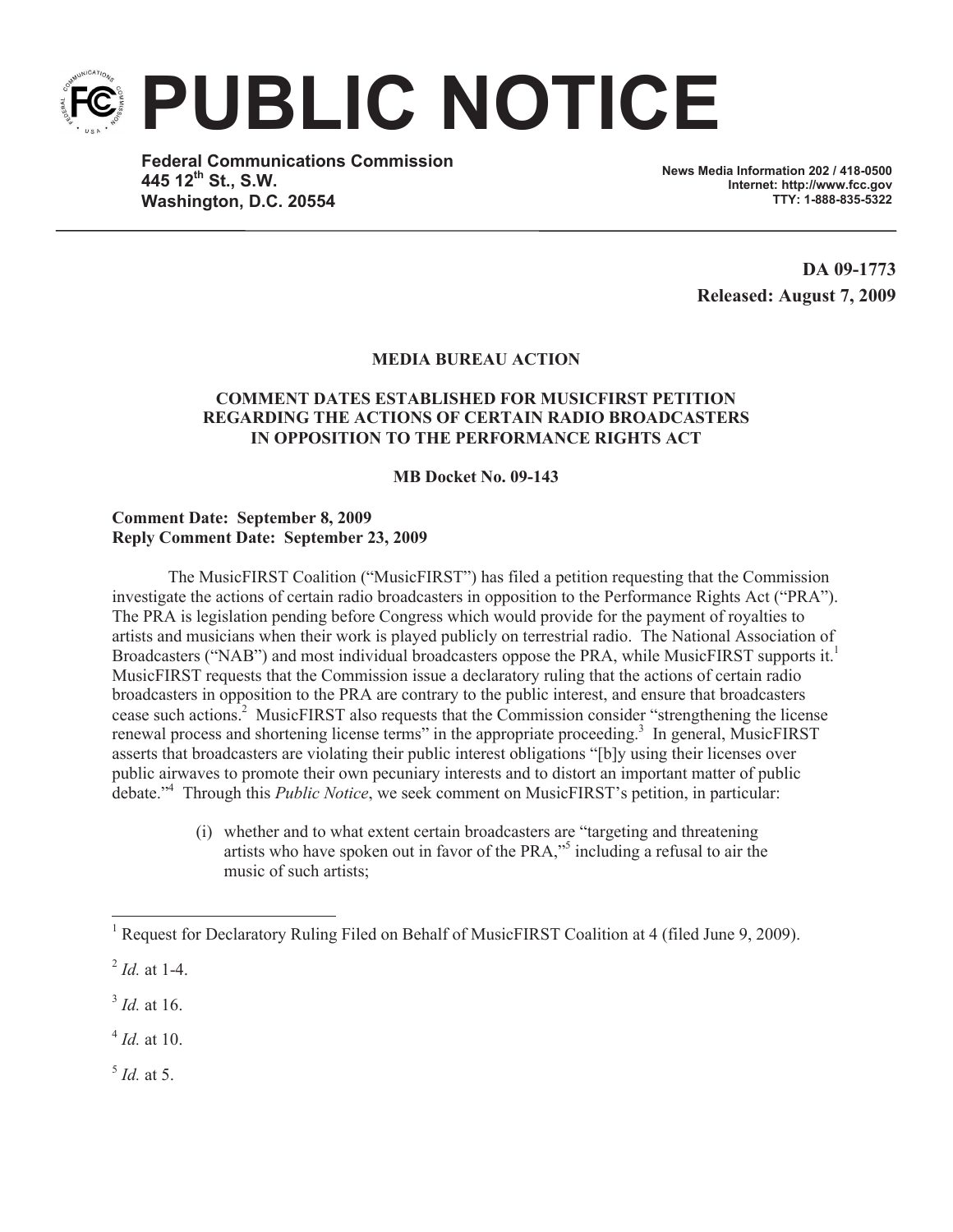- (ii) the effects of radio broadcasters' alleged refusal to air advertisements from MusicFIRST in support of the PRA;
- (iii)whether and to what extent broadcasters are engaging in a media campaign, coordinated by NAB, which disseminates falsities about the PRA; and
- (iv) whether certain broadcasters have evaded the public file requirements by characterizing their on-air spots in opposition to the PRA as public service announcements.

We also seek comment on any related issues that would inform the Commission's examination of the matters described in the Petition. We recognize that substantial First Amendment interests are involved in the examination of speech of any kind, and it is not clear whether remedies are necessary or available to address the actions alleged by MusicFIRST. We are seeking comment on the issues raised by MusicFIRST in order to develop a more complete factual record.

This proceeding will be treated as "permit but disclose" for purposes of the Commission's *ex parte* rules. *See generally* 47 C.F.R. §§ 1.1200-1.1216. As a result of the permit-but-disclose status of this proceeding, *ex parte* presentations will be governed by the procedures set forth in Section 1.1206 of the Commission's rules applicable to non-restricted proceedings.<sup>6</sup>

All filings must reference **[MB Docket No. 09-143]**. Comments sent via e-mail to the Commission will be considered informal and will not be part of the official record. Comments may be filed using: (1) the Commission's Electronic Comment Filing System (ECFS), (2) the Federal Government's eRulemaking Portal, or (3) by filing paper copies.<sup>7</sup>

- Electronic Filers: Comments may be filed electronically using the Internet by accessing the ECFS: http://www.fcc.gov/cgb/ecfs/ or the Federal eRulemaking Portal: http://www.regulations.gov. Filers should follow the instructions provided on the website for submitting comments.
	- For ECFS filers, in completing the transmittal screen, filers should include their full name, U.S. Postal service mailing address, and the applicable docket number: **[MB Docket No. 09-143]**. Parties may also submit an electronic comment by Internet e-mail. To get filing instructions, filers should send an e-mail to ecfs@fcc.gov, and include the following words in the body of the message: "get form". A sample form and instructions will be sent in response.
- Paper Filers: Parties who choose to file by paper must file an original and four copies of each filing. Filings can be sent by hand or messenger delivery, by commercial overnight courier, or by first-class or overnight U.S. Postal Service mail (although we continue to experience delays in receiving U.S. Postal Service mail). All filings must be addressed to the Commission's Secretary, Marlene H. Dortch, Office of the Secretary, Federal Communications Commission.
	- The Commission's contractor will receive hand-delivered or messenger-delivered paper filings for the Commission's Secretary at 236 Massachusetts Avenue, N.E., Suite 110, Washington, D.C. 20002. The filing hours at this location are 8:00 a.m. to 7:00 p.m. All hand deliveries must be held together with rubber bands or fasteners. Any envelopes must be disposed of *before* entering the building.

 $6$  47 C.F.R. § 1.1206.

<sup>7</sup> *See Electronic Filing of Documents in Rulemaking Proceedings*, GC Docket No. 97-113, *Report and Order*, 13 FCC Rcd 11322, 11326, ¶ 8 (1998).